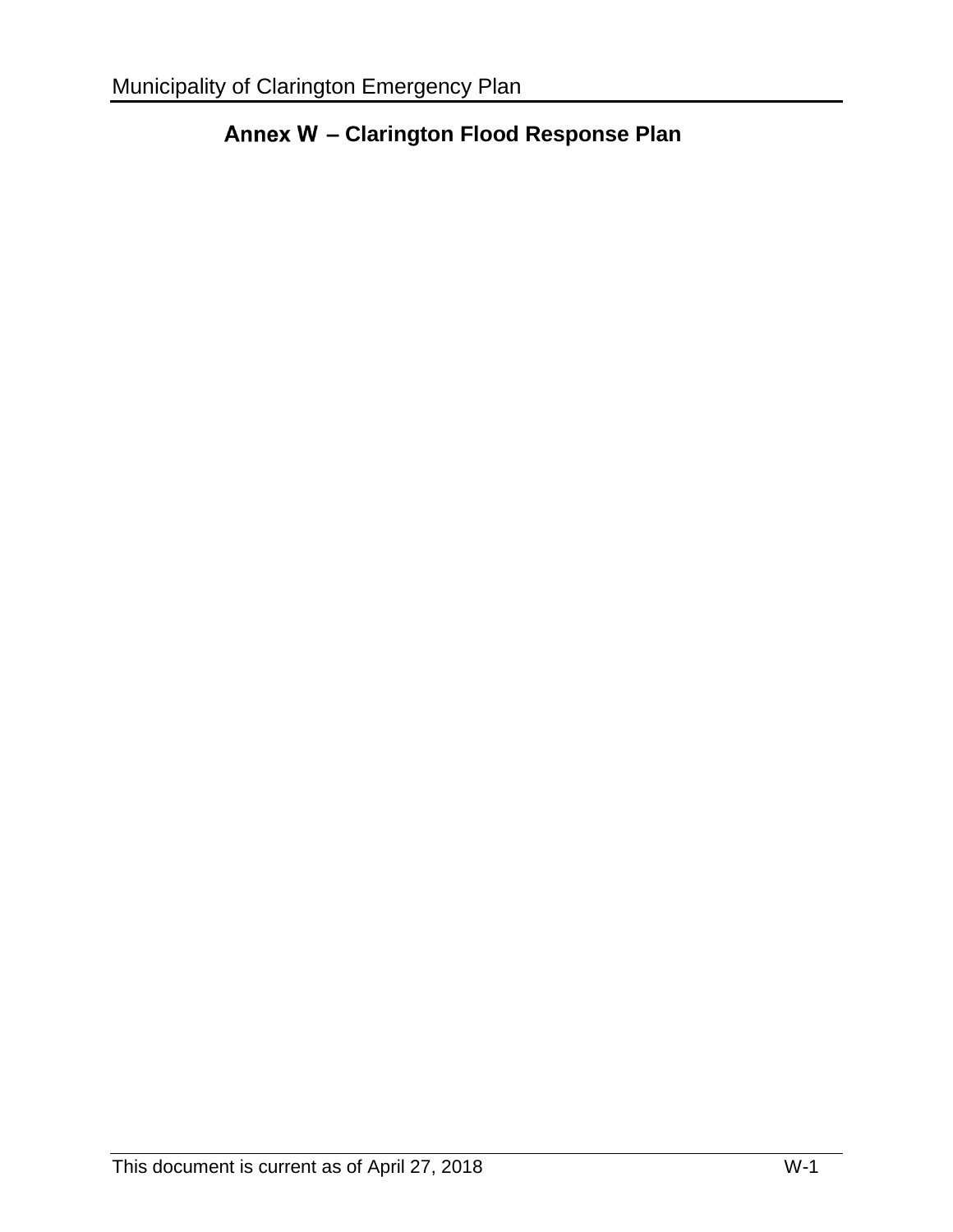# **1.0 Introduction**

This Clarington Flood Response Plan (CFRP) has been developed as a result of flooding events that have occurred along the shore of Lake Ontario within the Municipality of Clarington (the Municipality). This emergency planning and preparedness's document has been prepared in response to the Municipality's legislative requirements identified within the Province of Ontario *Emergency Management and Civil Protection Act (EMCPA, 2009)*

## **1.1. Emergency Management and Civil Protection Act**

Within the Province of Ontario the *Emergency Management and Civil Protection Act* (EMCPA) R.S.0. 1990, Chapter E.9<sup>1</sup> identifies the legislative requirements for municipalities to develop an Emergency Plan. In section 2.1 (1) of this legislation it describes requirements for a Municipal Emergency Management Program, and specifically that *"Every municipality shall develop and implement an emergency management program and the council of the municipality shall by by-law adopt the emergency management program"*. The emergency management program shall consist of:

- *a) an emergency plan as required by section 3;*
- *b) training programs and exercise for employees of the municipality and other persons with respect to the provision of necessary services and the procedures to be followed in emergency response and recovery activities;*
- *c) public education on risks to public safety and on public preparedness for emergencies; and*
- *d) any other element required by the standards for emergency management programs set under section 14. 2002, c. 14, s.4.*

The Municipality of Clarington Emergency Plan<sup>2</sup> is authorized by By-law 2018-010 and the Emergency Management and Civil Protection Act (2009).

Section 2.1 (3) of the EMCPA describes the requirements for developing a Hazard and Risk Assessment (HIRA) as follows *"In developing its emergency management program, every municipality shall identify and assess various hazards and risks to public safety that could give rise to emergencies and identify facilities and other elements of the infrastructure that are at risk of being affected by emergencies"*.

\_\_\_\_\_\_\_\_\_\_\_\_\_\_\_\_\_\_\_\_\_\_\_\_\_\_\_\_\_\_\_

<sup>1</sup>Emergency Management and Civil Protection Act RSO 1990 Chapter E.9 https:/[/www.ontario.ca/laws/statute/90e09/v7](http://www.ontario.ca/laws/statute/90e09/v7)

<sup>&</sup>lt;sup>2</sup> Municipality of Clarington Emergency Plan https:/[/www.clarington.net/en/town](http://www.clarington.net/en/town-hall/resources/Emergency-and-)[hall/resources/Emergency-and-](http://www.clarington.net/en/town-hall/resources/Emergency-and-) Fire-Services/Emergency-Plan.pdf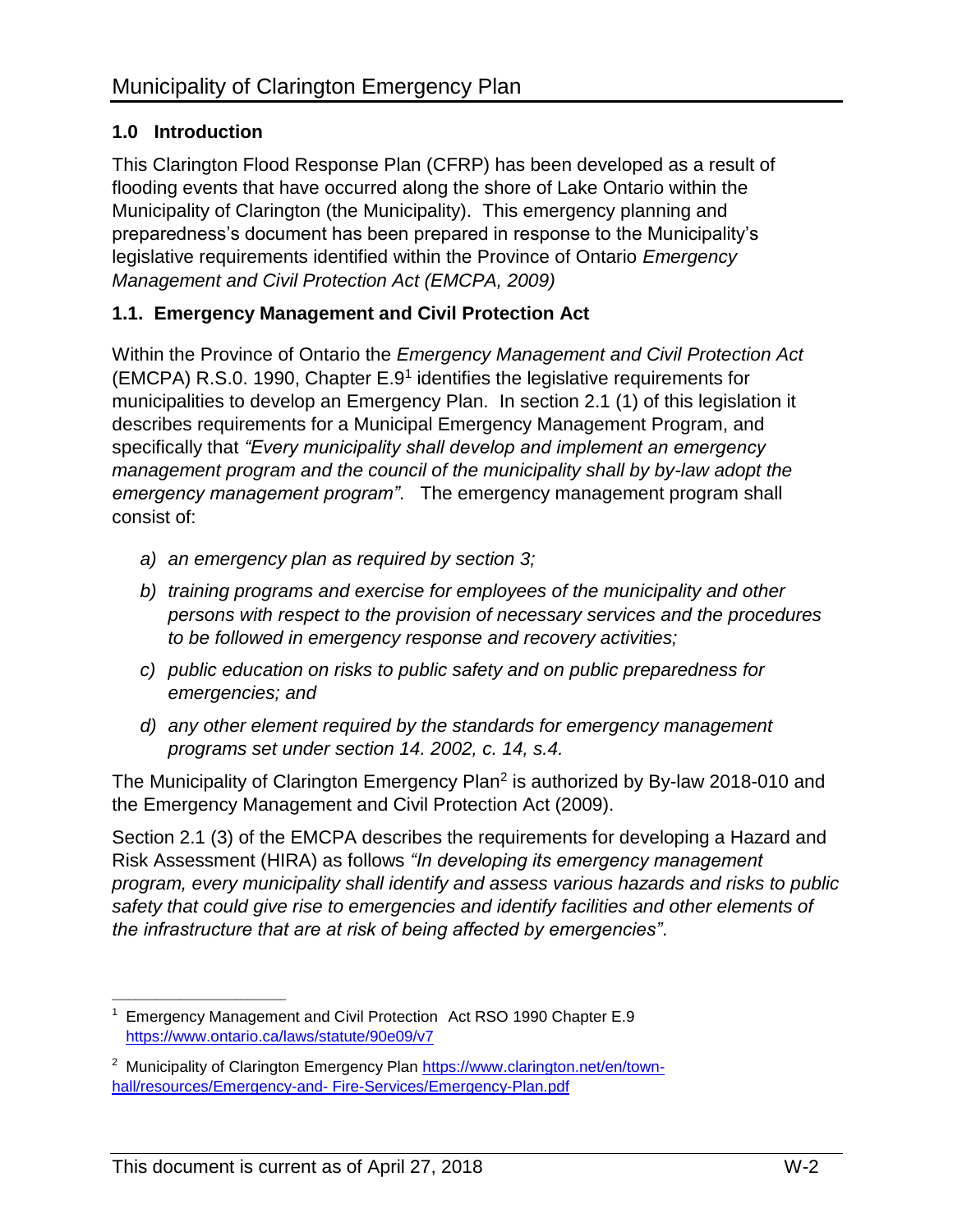Emergency response plans may be based upon an "All Hazards" approach as identified within the HIRA, or alternatively be developed for a specific type of risk identified. The current HIRA for the Municipality of Clarington identifies a range of existing hazards within the community. Examples of these are road transportation, rail transportation and major heavy industry. In addition, the current HIRA identifies *"Flood Prone Areas and Weather"* as existing hazards. These hazards are directly related to the purpose of developing this CFRP.

## **2.0 Purpose**

The purpose of developing this CFRP is to provide a framework for enhancing public and emergency responder education, emergency preparedness and emergency response policies and procedures associated with responding to a flooding event along the shore of Lake Ontario within the Municipality of Clarington.

#### **3.0 Aim and Scope**

The primary goal of this CFRP is to provide an integrated planning framework that recognizes the role of individual residents, business owners, emergency responders and the Municipality. Together these individuals, groups and agencies represent the first line of defence in responding to a flooding event along the shore of Lake Ontario in the Municipality of Clarington.

This goal is supported by an overarching objective of enhancing public and emergency responder education, emergency preparedness and emergency response policies and procedures. Together these are intended to prevent or reduce loss of life or severe injury and/or damage to property and infrastructure during a major flooding event along the shore of Lake Ontario within the Municipality of Clarington.

#### **4.0 Authority and Maintenance**

This CFRP has been approved by Council under authority of the Emergency Management and Civil Protection Act, RSO 1990. C.E.9. as an annex to the Municipality of Clarington Emergency Plan as authorized by By-law 2018-010.

Responsibility for the annual review, revision and testing of this CFRP shall be assigned to the Municipality of Clarington's Community Emergency Management Coordinator (CEMC).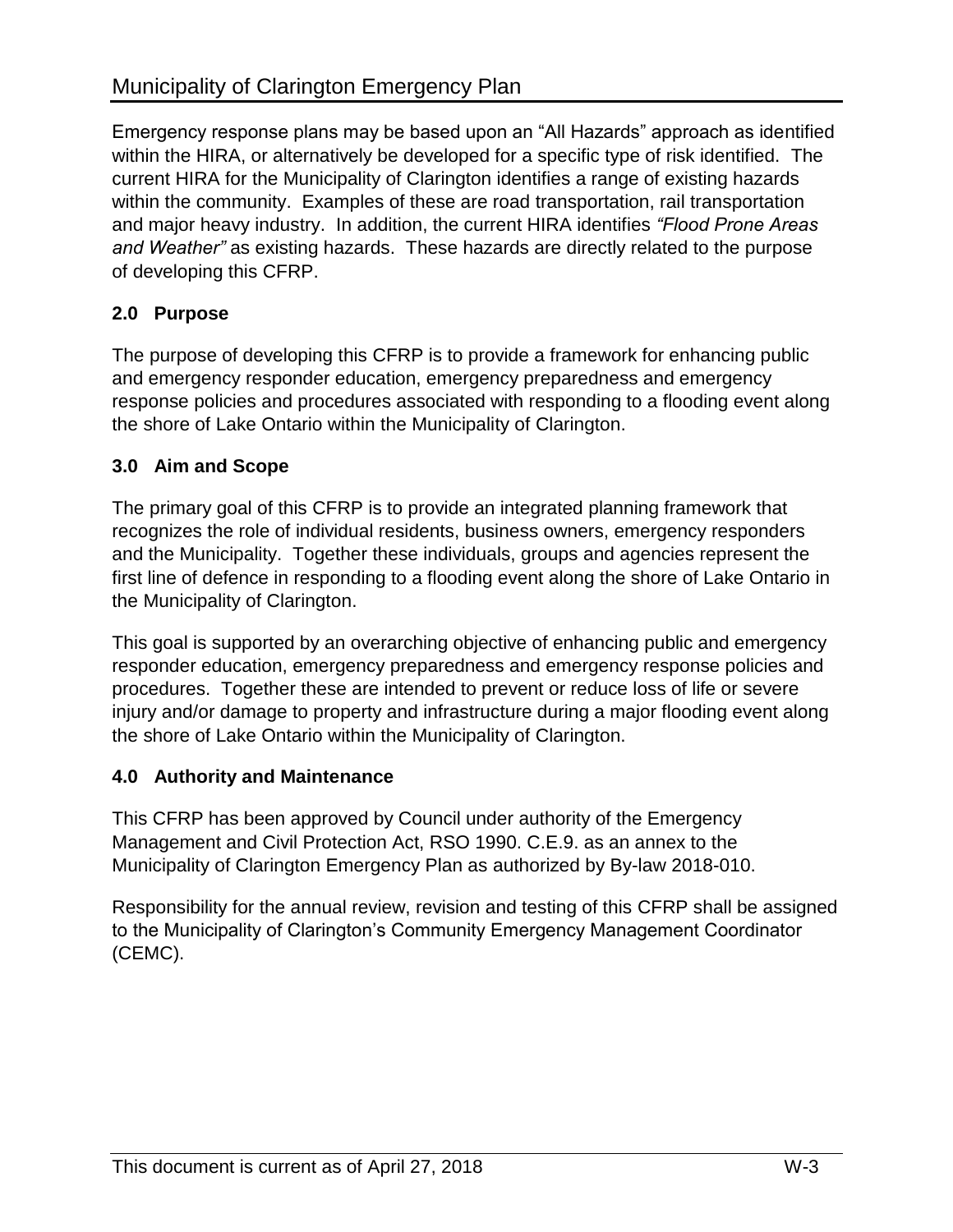## **5.0 Description of Hazard and Risk**

*"The Ministry of Natural Resources (MNR) defines flooding as an overflow of water associated with a lake, river or stream that threatens the safety, welfare of people*  and/or damage to public and/or private property. Floods may be caused by natural *phenomena (e.g. weather), structural failure (e.g. dams), or human interference (e.g. stream diversion)"*<sup>3</sup> *.*

For the purposes of this CFRP flooding shall be defined as an overflow of water from Lake Ontario or the adjacent West Side Creek marsh area, and Bowmanville Creek marsh area within the Municipality of Clarington. The overflow of water from these areas may result in a flood severe enough to pose significant risk to the residents, business owners or adjacent community. Significant risk may be measured in terms of the predicted duration of the flooding event, social vulnerability including the number of persons or properties impacted, potential for loss of business revenue, the size of the geographic area impacted and the real or potential effects on the Municipality's infrastructure.

## **5.1. Waterfront Flooding Risk**

The Central Lake Ontario Conservation – Watershed Flood-Risk Assessment (WFRA-2017) methodology assessed *"flood damage centres"* (FDC) that are defined within the Lake Ontario Shoreline Management Plan as *"areas of high risk due to flooding or erosion potential and include shorelines subject to high erosion rates, low-lying regions prone to flooding and areas where structures are located in close proximity to the shoreline"*. Each of the 92 FDC's identified was assessed based on three factors including vulnerability, flood event likelihood, and impacts resulting from flood events (evaluated as social, business, economic and environmental factors). The locations of the Flood Damage Centres within the Municipality of Clarington are shown in **Figure 1**. The Flood Damage Centres along Clarington's waterfront are detailed in **Figure 2**.

The WFRA-2017 identifies two FDC's along the shore of Lake Ontario that are the primary focus of this CFRP. Damage centre BS1, which includes the area of Port Darlington and west including Westbeach Road, has a total risk score of 200 which rated as the sixth highest total risk score of the 92 centres assessed. Damage centre WS1 which includes the Cedar Crest Beach Road area has a total risk score of 140 which is the same overall risk rating as five other identified damage centres. This places the WS1 damage centre as one of the fourteenth highest total risk scores of the 92 centres assessed. Damage centre WS1 and BS1 are identified in **Figure 1** and **Figure 2**.

\_\_\_\_\_\_\_\_\_\_\_\_\_\_\_\_\_\_\_\_\_\_\_\_\_\_\_\_\_\_\_

 $3$  Ministry of Community safety and Correctional Services – Hazard Based Planning - Guideline for the Development of a Municipal Flood Emergency Plan

https:/[/www.emergencymanagementontario.ca/english/emcommunity/program\\_resources/hazardbase](http://www.emergencymanagementontario.ca/english/emcommunity/program_resources/hazardbasedplanning/floo) [dplanning/floo](http://www.emergencymanagementontario.ca/english/emcommunity/program_resources/hazardbasedplanning/floo) d\_guideline.html?\_ga=2.153259837.482113672.1502808436-315735041.1471871939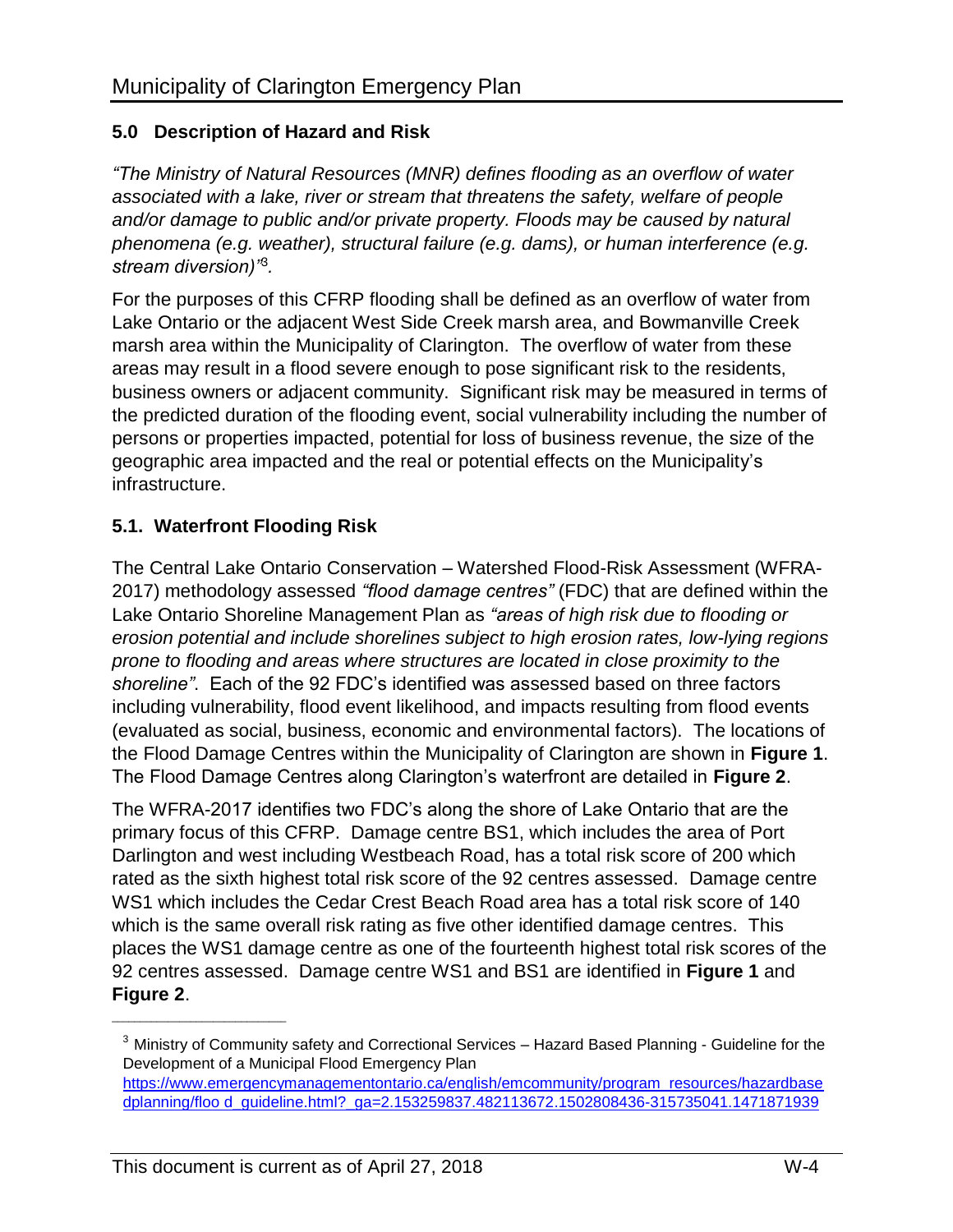

**Figure 1: Municipality of Clarington Flood Damage Centres (CLOCA)** 

*(Source: Figure 3 – Central Lake Ontario Conservation Watershed Flood-Risk Assessment, April 2017)*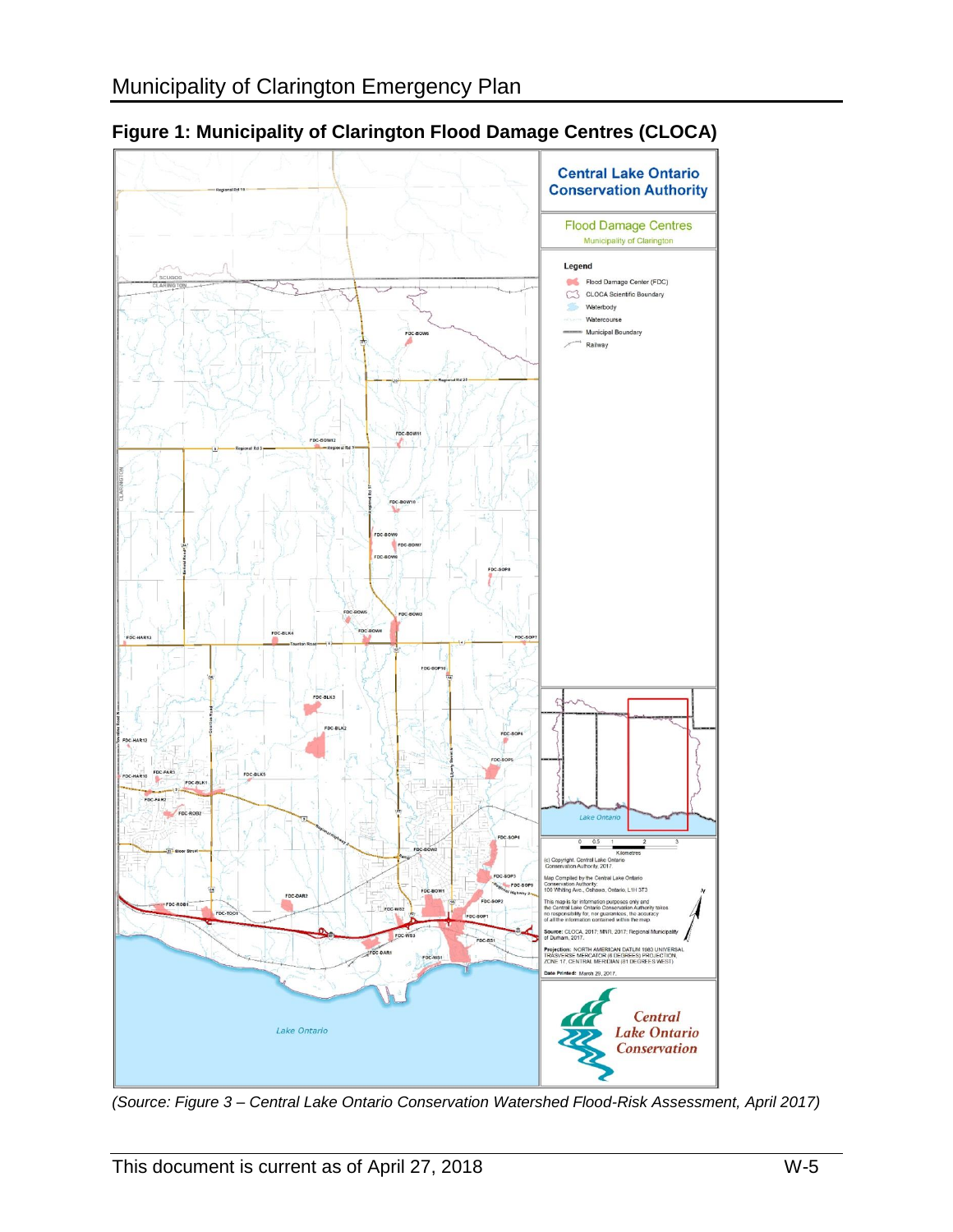

**Figure 2: Municipality of Clarington Waterfront Areas and Flood Damage Centres** 

*(Source: Figure 3 – Central Lake Ontario Conservation Watershed Flood-Risk Assessment, April 2017)* 

In addition to the WFRA-2017, Engineering Services Report EGD-015-17 dated June 19th, 2017 provides an overview of the flooding history along the shore of Lake Ontario, and specifically the beach west of Port Darlington, which includes the Westbeach Road and the Cedar Crest Beach cottage/residential development.

Of importance to the education, preparedness and emergency response elements of this CFRP are the flooding hazards presented in Report EGD-015-17. These include the following:

- *Seasonal fluctuations in lake level typically average about 0.6 to 1.1 metres between the summer and winter months;*
- *By far, natural phenomena (e.g., rainfall, evaporation, wind, storms, etc.) are the greater cause of flooding along the Lake Ontario shoreline than human intervention (i.e., diversions, water control structures, etc.) although the flood control measures in Cornwall to regulate levels does also contribute to the high water levels; and*
- *Storm winds can cause periods of significantly larger magnitudes of lake level changes and induce the added hazard of wave run-up (the uprush movement of a wave breaking on a shoreline), which can flood low-lying areas behind erosion barriers.*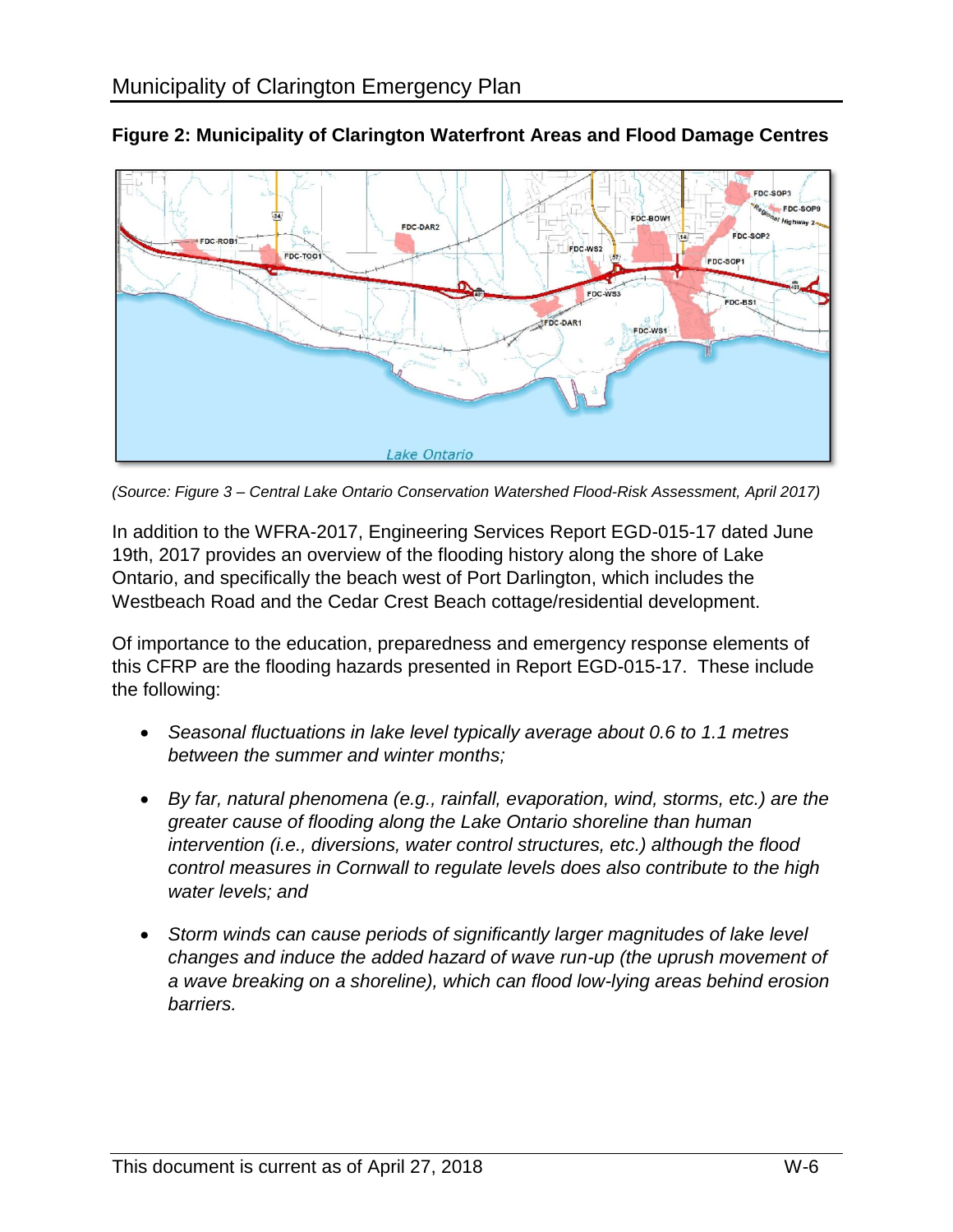## **6.0 Plan Implementation**

This CFRP is intended to provide guidance to initial responding municipal staff to prevent or reduce loss of life or severe injury and/or damage to property and infrastructure during a major flooding event along the shore of Lake Ontario. Subject to determining the severity of the flooding event the initial responding Incident Commander shall inform the on-call senior officer of the Clarington Fire and Emergency Services as to a need to implement the *Section 5.2 Notification Process* of the Municipality of Clarington Emergency Plan that sets out the procedures for notifying the Chief Administrative Officer and Municipal Control Group of an emergency.

## **6.1. Functional Roles and Responsibilities**

## **6.2. Federal Government**

The Ministry of Environment and Climate Change Canada (MECCC) is responsible for issuing special weather alerts as required. The Durham Emergency Management Office (DEMO) receives and monitors these alerts and forwards them to other Regional departments and municipalities as required.

## **6.3. Provincial Government**

The Ministry of Natural Resources and Forestry (MNRF) is responsible for Provincial flood emergency management and response including:

- *Operating the Provincial Flood Forecasting and Warning System;*
- *Monitoring and reporting on surface water conditions;*
- *Issues flood messaging to Conservation Authorities and municipalities regarding status of provincial flood potential;*
- *Upon declaration of a municipal flood emergency, responds to municipal requests for assistance; and*
- *MNRF flood messages*.

The MNRF provides Provincial Watershed Conditions Statements that include information regarding provincial watershed conditions and their potential for flooding and an outlook regarding expected spring weather conditions, and Provincial Flood Watch information including current technical information about the potential for flooding.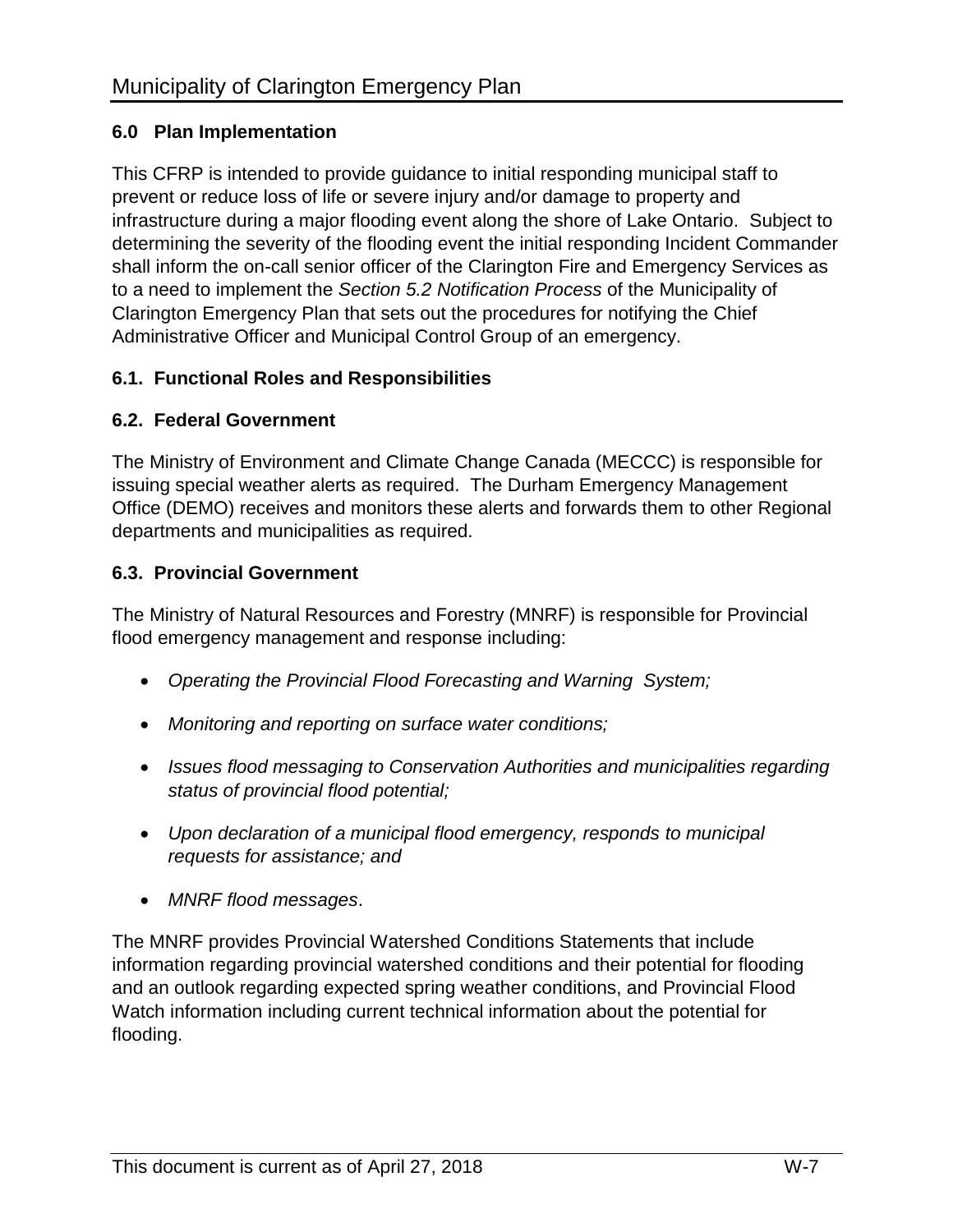The Ministry of Environment and Climate Change (MOECC) provides information to municipalities regarding the safe handling and disposal of hazardous waste and the disposal of sandbags.

The Ministry of Municipal Affairs (MMA) advises municipalities on the Disaster Recovery Assistance for Ontarians (DRAO) and Municipal Disaster Recovery Assistance (MDRA) applications and dispatches Personnel Disaster Assessment Teams (PDAT) to affected municipalities and activates these programs.

The Ministry of Transport (MTO) provides advice and assistance as needed on debris management to affected municipalities.

The Office of the Fire Marshal and Emergency Management (OFMEM) is responsible for operation of the Provincial Emergency Operations Centre (PEOC).

## **6.4. Region of Durham**

The Region of Durham is responsible for maintaining the Durham Region Emergency Management Plan (DREMP) that includes the Durham Region Emergency Master Plan (DREMP), Region of Durham Hazard Identification and Risk Assessment (HIRA) and currently developing the Region of Durham Flood Response Plan (DRFRP).

#### **6.5. Central Lake Ontario Conservation Authority (CLOCA) and Ganaraska Region Conservation Authority (GRCA)**

The Central Lake Ontario Conservation Authority's role is to establish and undertake programs to promote the conservation, restoration, development and management of natural resources in partnership with local municipalities and the province. This role includes the Central Lake Ontario Conservation Watershed Flood - Risk Assessment (CLOCWFRA), and the Flood Contingency Plan for the Regional Municipality of Durham.

The GRCA's role is the conservation, restoration, development and management of natural resources on a watershed basis.

CLOCA and the GRCA each maintain a flood forecasting and warning system to reduce risk to life and damage to property by providing local agencies and the public with advance notice, information and advice so that they can respond to potential flood emergencies.

#### **6.6. Municipality of Clarington**

The EMCPA 2009 identifies municipalities as having the primary responsibility and legislative authority for responding to flooding events and flooding emergencies. This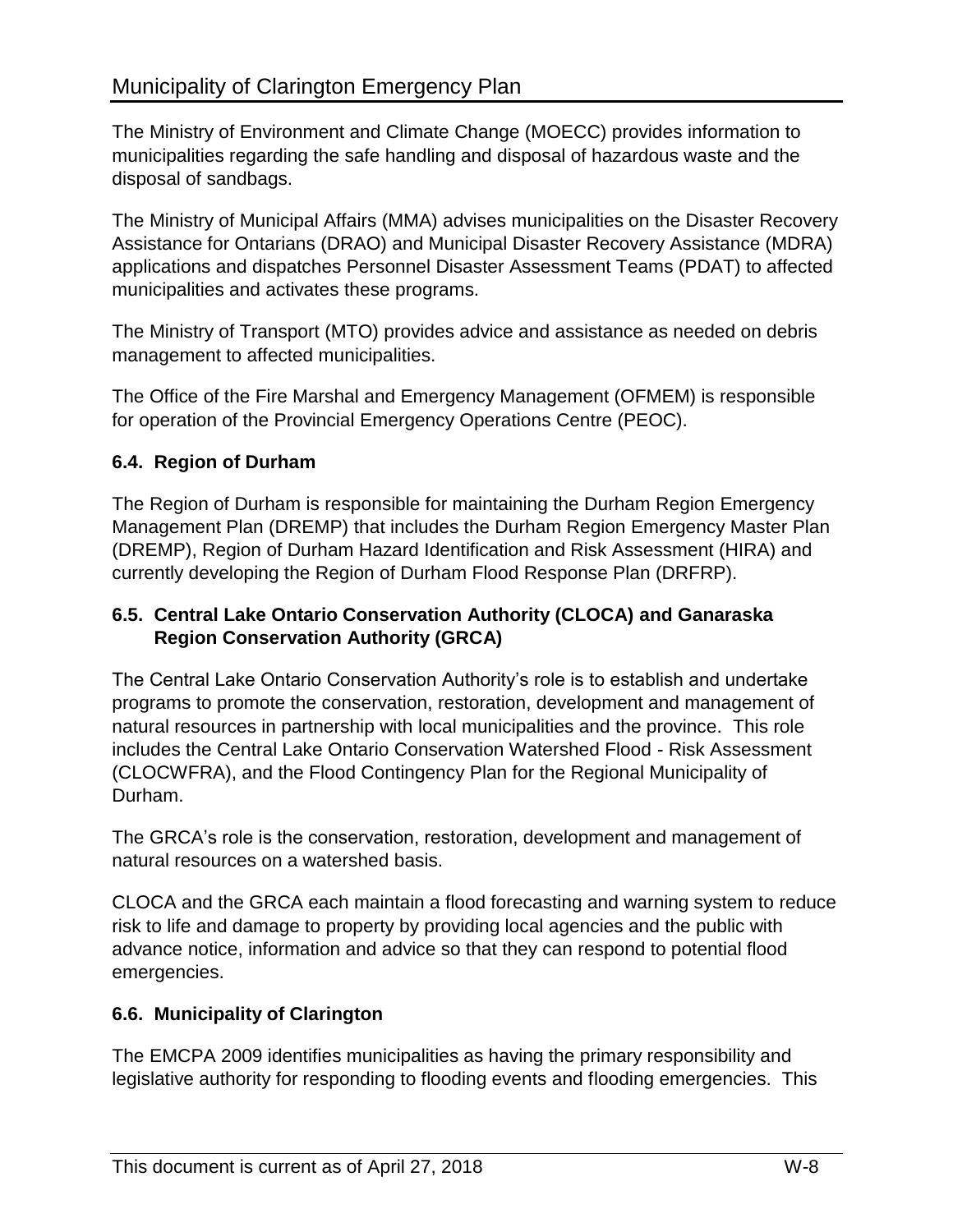responsibility is intended to prevent or reduce loss of life or severe injury and/or damage to property and infrastructure within the Municipality of Clarington.

## **6.6.1 Community Emergency Management Coordinator (CEMC)**

Under the authority of this CFRP the CEMC of the Municipality of Clarington has responsibility for the following:

- Monitor the flood forecasting and warning system maintained by CLOCA and update Council, senior municipal staff and the public regarding changes that elevate the system above the normal status;
- Conduct, or direct the monitoring of water levels along the Lake Ontario shoreline and adjacent marsh lands on a regular basis when the flood forecasting and warning system reaches the Watershed Conditions Statement;
- Implement a municipal operating guideline/policy to identify how to inform Council and senior municipal staff regarding communicating the status of the flood forecasting and warning system when the flood forecasting and warning system reaches the Watershed Conditions Statement level;
- Consult with residents and business owners within the identified waterfront flood damage centres and develop a process for communicating and distributing the status of the flood forecasting and warning system. This should be done when the flood forecasting and warning system reaches the Watershed Conditions Statement level (Based on the Block Parent® Program of Canada Inc. (BPPCI).
- Coordinate flood specific education materials for distribution to residents and business owners within the identified water flood damage centres to include:
	- The CFRP;
	- Established evacuation routes (minimum of two) from each identified flood damage centre, including locations of a primary and secondary Evacuation Centre;
	- **Emergency preparedness and response education information for residents** and businesses including pre-event, during an event, and post event (including information related to sandbags and building a sandbag dike); and
	- **Contact information for the CEMC, and Alternate CEMC.**
- Determine the appropriate municipal response to a flood threat and, if warranted, deploy municipal resources to protect life and property;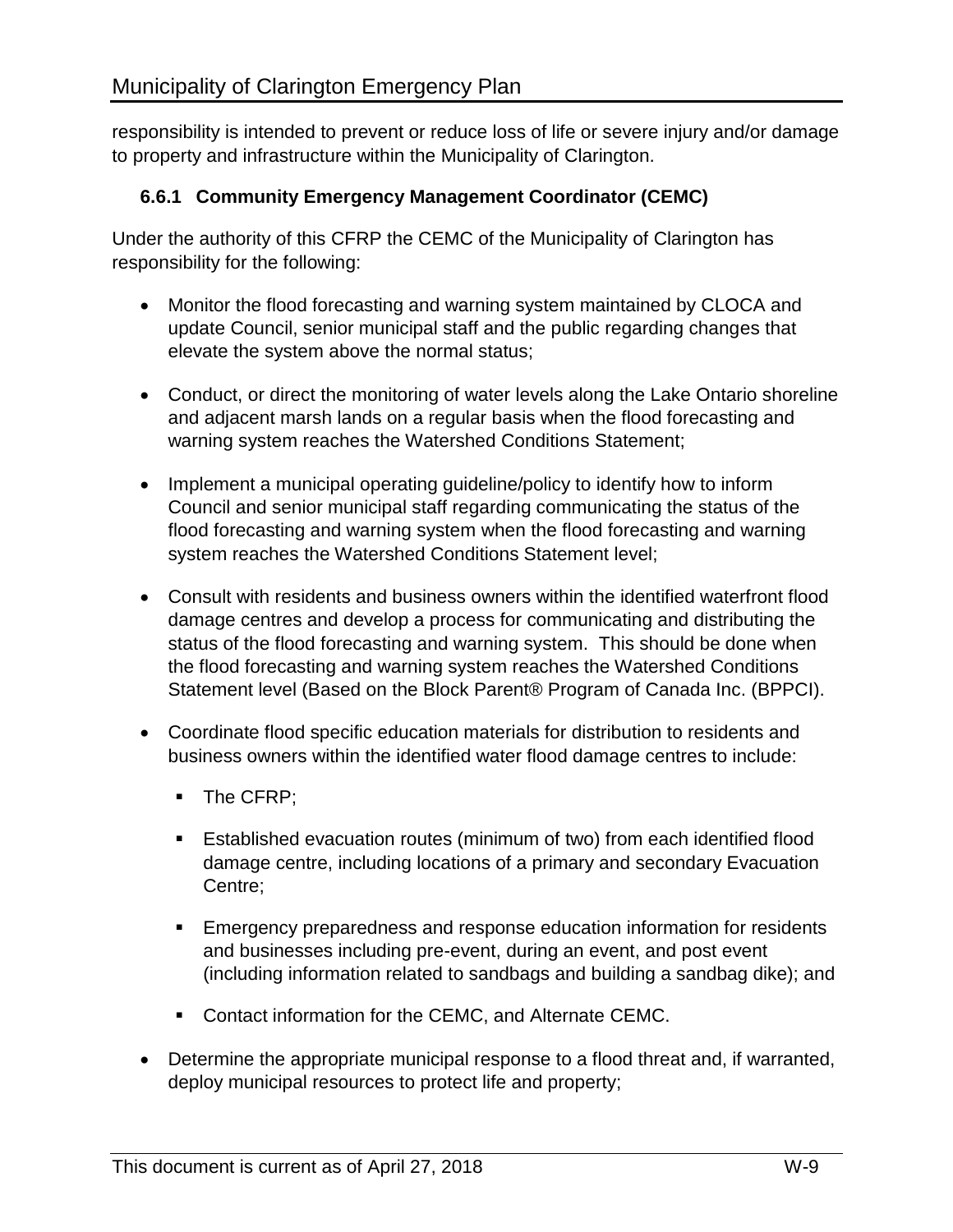- Determine the distribution of sandbags, and potential need for municipal staff support to place sandbags on private property in consultation with the Emergency and Fire Services and Operations Department;
- Prepare regular situational reports for distribution to Council, municipal senior staff, Region of Durham (through DEMO Duty Officer or REOC if activated), Province (through Duty Officer (PEOC) and others as required;
- Coordinate distribution of information to be shared with residents and business owners and local media;
- Consult with the Municipal Emergency Control Group (MECG) and make the recommendation to the Mayor (head of Council) regarding the need for declaration of a municipal flood emergency;
- Consult with the MECG and determine the need for, and issuance of evacuation orders;
- Consult with the MECG and determine the need for, and coordinates temporary mitigation structures and equipment;
- Consult with the MECG and coordinate the process for recruiting and organizing the response of public volunteers;
- Liaise with the Region of Durham Social Services Department regarding activation of evacuation centres;
- Coordinate with volunteer organizations such as Red Cross, Salvation Army, OVERT and other volunteer agencies as may be required;
- Consult with the MECG if municipal resources are inadequate to respond to the emergency, requests regional and/or provincial assistance under the Emergency Management and Civil Protection Act;
- Coordinate the recovery process for residents and businesses including:
	- Coordinating the development of a plan for removal and disposal of temporary mitigation structures and debris;
	- Coordinating the response of the Provincial Disaster Assessment Team (PDAT) on behalf of municipal residents, to assist the Ministry of Municipal Affairs (MMA) to determine if the Disaster Recovery Assistance for Ontarians (DRAO) program will be activated.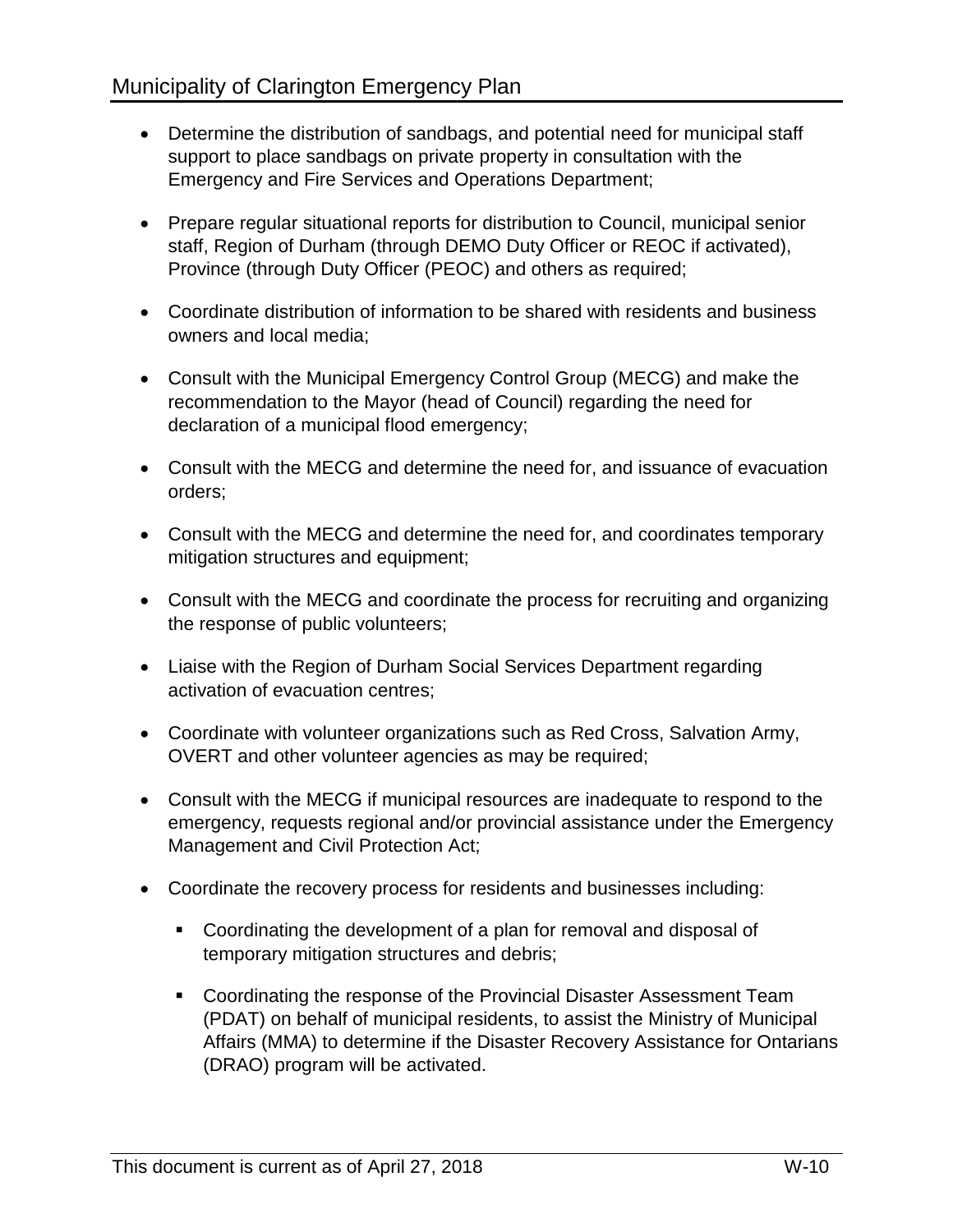Consult with the MECG and assist Council in determining the eligibility for the Municipal Disaster Recovery Assistance (MDRA) program.

## **6.6.2 Fire and Emergency Services**

Under the authority of this CFRP the Emergency and Fire Services of the Municipality of Clarington has responsibility for the following:

- Developing and implementing an operating guideline for a reported Flood Response that includes:
	- Pre-planning of the identified waterfront damage centres that includes garnering knowledge of the correct operation and location of spillways, barrier beach and evacuation routes;
	- **IMPLEMENTIFY IMPLEM** 1 centralized Incident Command Post and communicate its location to impacted residents and business owners;
	- **Utilizing of a Flood Response Tactical Worksheet to coordinate the response** of other municipal departments and required resources;
	- **Establishing prerequisites for informing the on duty senior officer on-call.**
	- Notification of the CEMC or alternate to activate the CFRP.

#### **6.6.3 Operations Department**

Under the authority of this CFRP the Operations Department of the Municipality of Clarington has responsibility for the following:

- Developing and implementing an operating guideline for a reported Flood Response that includes:
	- Pre-planning of the identified waterfront damage centres that includes garnering knowledge of the correct operation and location of spillways, barrier beach and evacuation routes;
	- Maintaining a cache of tools and equipment available for immediate deployment to a flood emergency;
	- Maintaining a stock of 40,000 sandbags, or a process for procuring sandbags and access to clean sand under emergency conditions. This may include keeping a stock of prebuilt sandbags;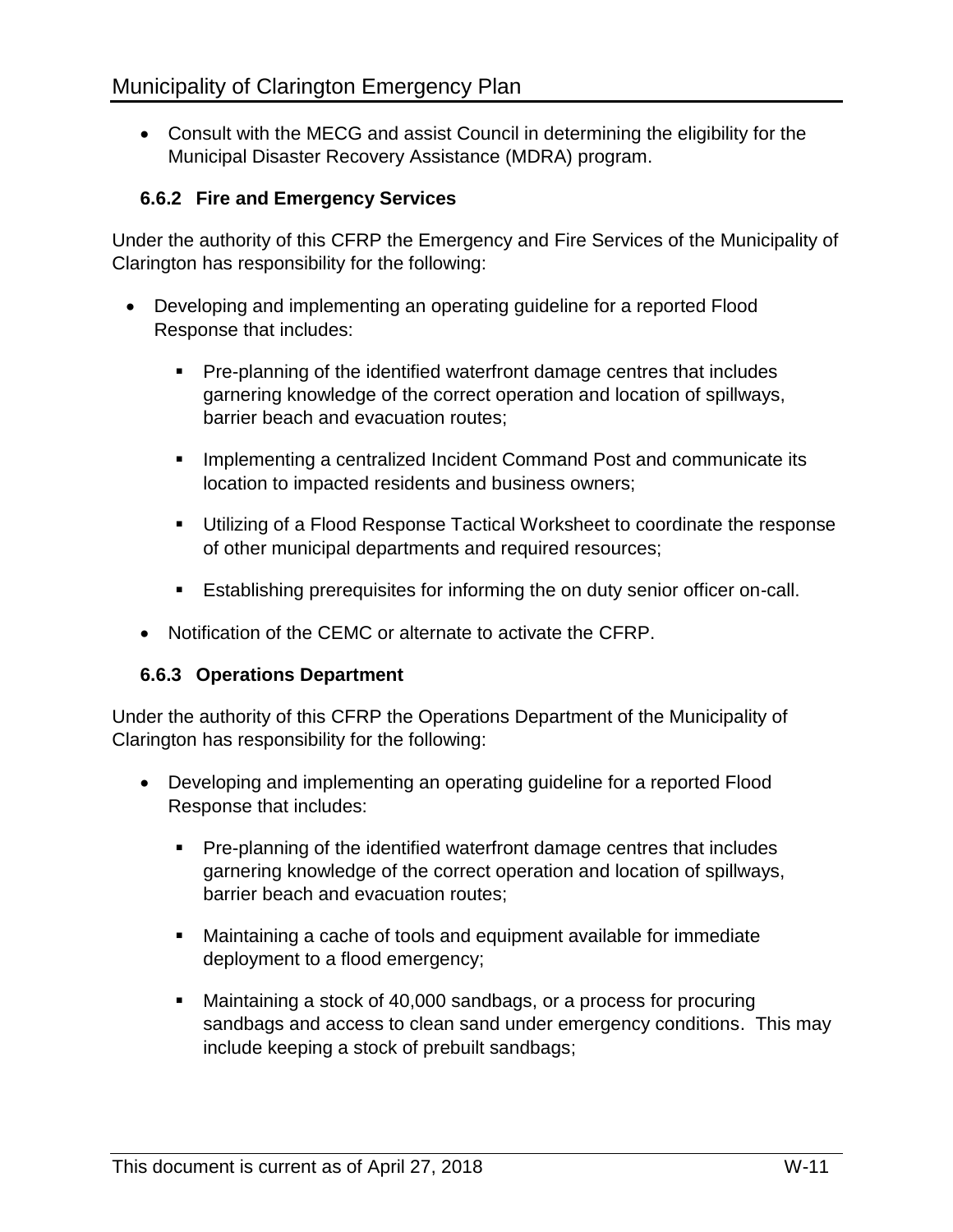- Deploying filled sandbags to affected areas after consultation with the CEMC and the Emergency and Fire Services Department.
- Supporting the Fire and Emergency Services to maintain either the primary or secondary emergency evacuation route;
- Providing operational response regarding public safety and the protection of municipal infrastructure;
- Providing operational response by identifying municipal areas that may be vulnerable to flooding and responds to requests for deployment of municipal resources and personnel;
- Ensuring storm water management infrastructure (spillways and barrier beach) are maintained in operational condition during the emergency conditions; and
- Consulting with the CEMC and other agencies to implement a debris management plan on behalf of impacted residents and business owners.

# **6.6.4 Chief Building Official**

Under the authority of this CFRP the Engineering Services Department of the Municipality of Clarington has responsibility for the following:

 Consulting with the CEMC to conduct inspections of evacuated premises and assisting with the coordination of re-occupation where damage of property is suspected.

# **6.6.5 Corporate Communications (Office of the Chief Administrative Officer)**

Under the authority of this CFRP the Communications and Tourism Manager of the Municipality of Clarington has responsibility for the following:

- Supporting the implementation of the Municipality of Clarington Emergency Plan – Municipal Information Plan; and
- Supporting the implementation of the Municipality of Clarington Emergency Plan – Emergency Communications Plan.

# **6.7. Resource Information**

Resource information to support the implementation of the Clarington Flood Response Plan is contained within Annex U of the Municipality of Clarington Emergency Plan. This includes: